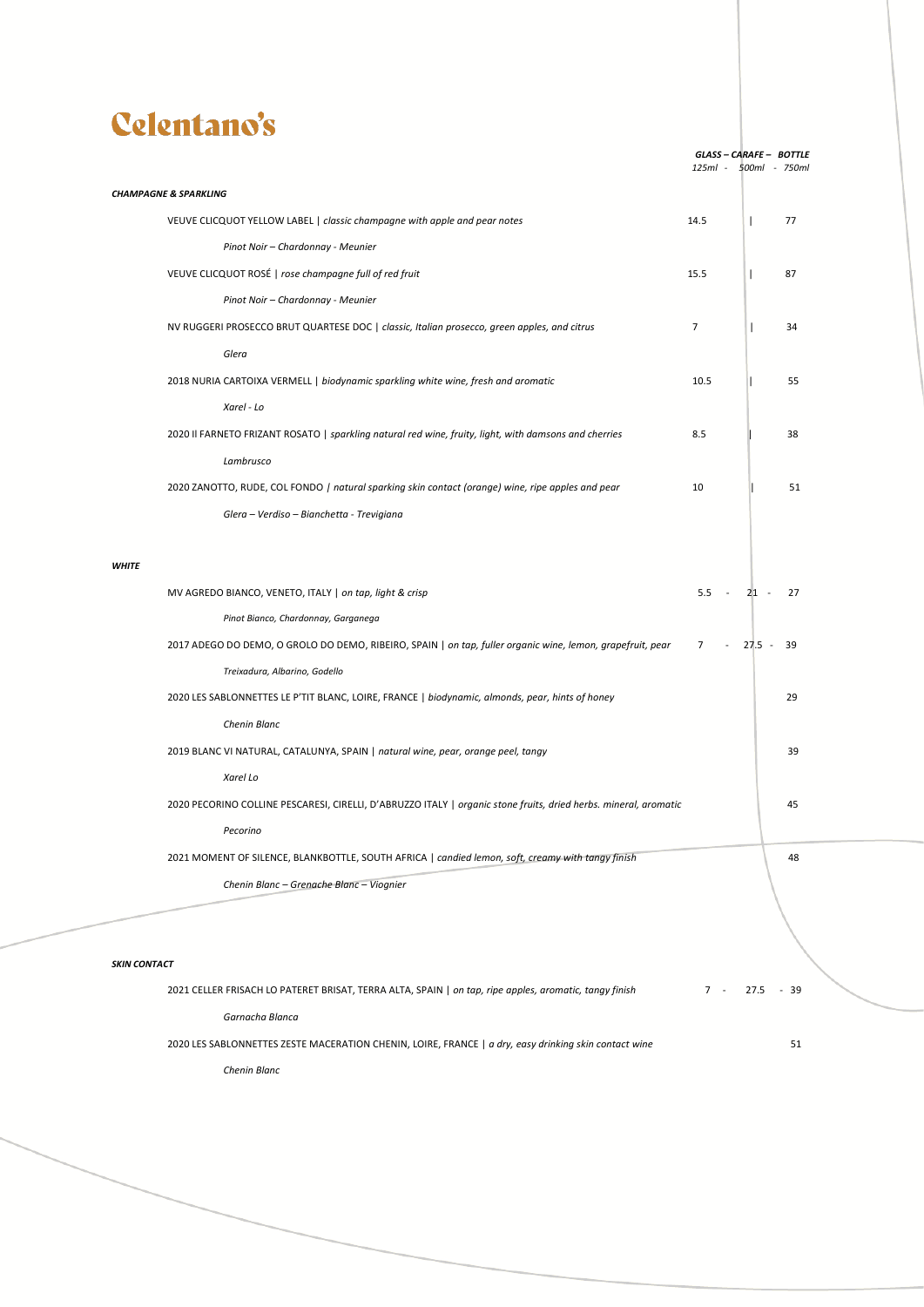|                                                                                                          | GLASS-CARAFE- BOTTLE     |
|----------------------------------------------------------------------------------------------------------|--------------------------|
|                                                                                                          | 125ml - 500ml - 750ml    |
| ROSÉ                                                                                                     |                          |
| 2021 TRIENNES ROSÉ, DOMAINE DE TRIENNES, PROVENCE   on tap, balanced fresh berries, and citrus           | $6 -$<br>$23.5 - 33$     |
| Cinsault - Grenache - Merlot - Shiraz                                                                    |                          |
| 2019 ROSÉ SICILIA DOC PLANETA, ITALY / light, crisp, rose petals, strawberries                           | 35                       |
| Nero d'Avola - Syrah                                                                                     |                          |
| <b>RED</b>                                                                                               |                          |
| , light, ripe black fruits, balanced, soft tannins<br>MV AGREDO ROSSO, VENETO, ITALY   on tap            | $5.5 - 5$<br>$21 - 27$   |
| Sangiovese - Merlot                                                                                      |                          |
| MV NERO DI TROIA, PUGLIA, ITALY   on tap, ripe fruits, dried herb, warm spice, structured tannins        | $6.5 - 25.5 - 37$        |
| Nero Di Troia                                                                                            |                          |
| 2019 BLAU MARI, CATALUNYA, SPAIN   medium body, fresh, cranberries, herbal, touch of white pepper        | 29.5                     |
| Cabernet Sauvignon - Grenache                                                                            |                          |
| 2020 PRIMITIVO SALENTO, MOCAVERO, ITALY   full body yet juicy, cassis, sweet spice, dark cherry          | 39                       |
| Primitivo                                                                                                |                          |
| 2020 TURI ROSSO, SICILY, ITALY   medium body, black fruits, cherries and kalamata olive with low tannins | 41                       |
| Nero d'Avola                                                                                             |                          |
| 2019 PINOT NERO DOC, COLTERENZIO. ITALY / elegant, light, red berries, black cherries, acidic            | 42                       |
| <b>Pinot Noir</b>                                                                                        |                          |
| 2019 SAVAGE RED, STELLENBOSCH, SOUTH AFRICA   intense earth red and blackberries, cedar wood spice       | 72                       |
| Syrah                                                                                                    |                          |
|                                                                                                          |                          |
|                                                                                                          |                          |
| SAKÉ (JAPANESE RICE WINE)                                                                                |                          |
| KANPAI SUMI SAKE   Classic sake, rich, smooth, slightly sweet, slightly nutty                            | 8 (75ml)<br> 34(375ml)   |
| KANPAI FIZU SAKE   Sparkling sake, refreshing, crisp, tropical aroma                                     | 8 (75ml)<br>34 (375ml)   |
|                                                                                                          |                          |
| <b>DESSERT WINE, SHERRY &amp; PORT</b>                                                                   |                          |
| NV PACENZIA VENDEMMIA TARDIVA, TENUTE ORESTIADI, SICILY, ITALY   candied citrus, honey                   | 41 (50cl)<br>9.5 (75ml)  |
| Zibibbo                                                                                                  |                          |
| 2015 QUINTA DO CRASTO, LBV PORT   soft tannins, wild blackberries, cacao, savoury balance                | 10.5 (75ml)<br>50 (75cl) |
| Blend of old red vines                                                                                   |                          |
| MANZANILLA PASADA EN RAMA XIXARITO, SHERRY   very dry with intense woody notes, hints of nuts            | 11 (75ml)<br>55 (75cl)   |
| Palomino                                                                                                 |                          |
| NV XECO AMONTILLADO SHERRY   dry, rich in amber, aromas of fresh vanilla and sun-baked fruit             | 10.5 (75ml)<br>50 (50cl) |
| Palomino                                                                                                 |                          |